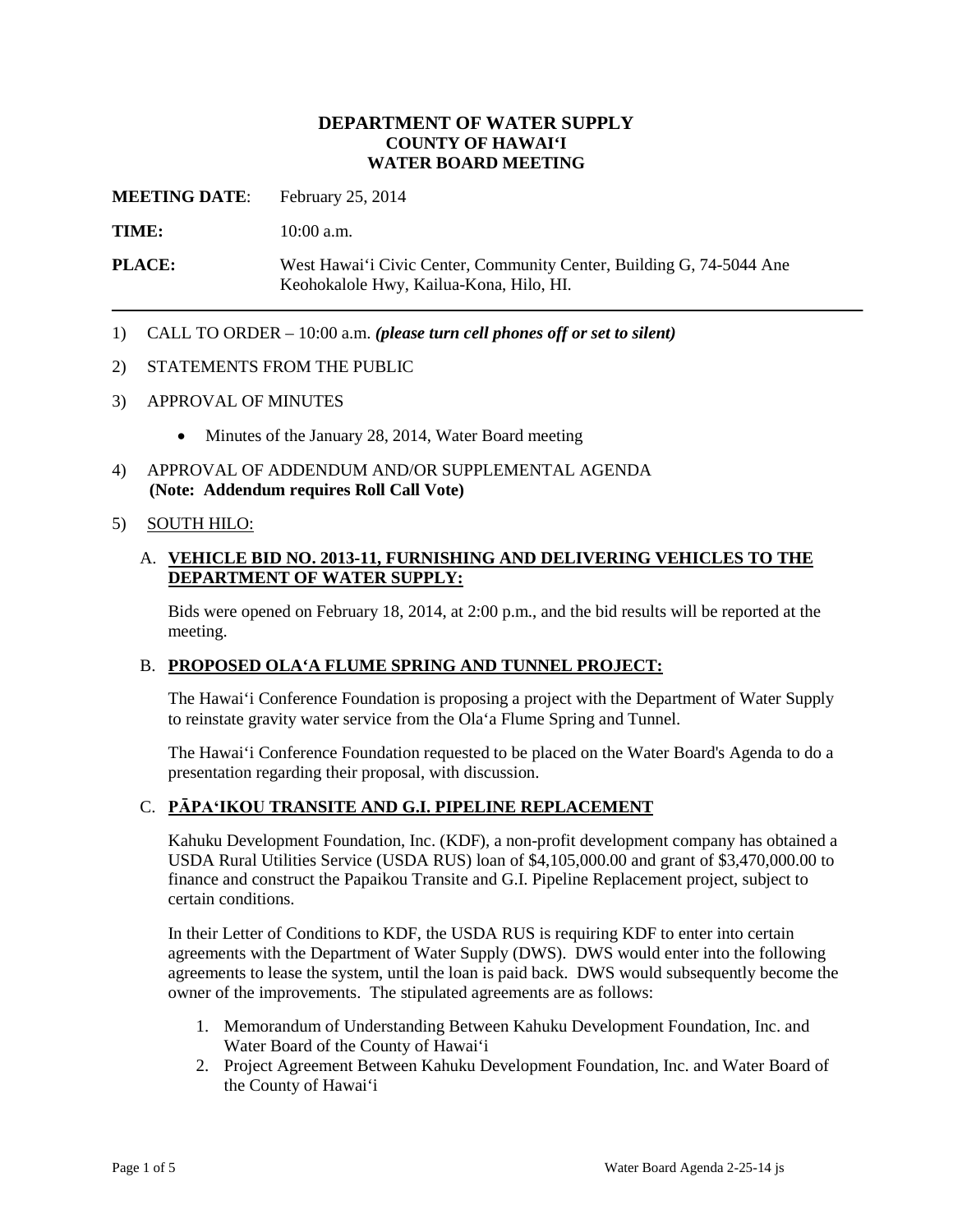- 3. Operations and Maintenance Agreement Between Kahuku Development Foundation, Inc. and Water Board of the County of Hawai'i
- 4. Lease Between Kahuku Development Foundation, Inc. and Water Board of the County of Hawai'i
- 5. License Agreement

Staff has reviewed the proposed documents and finds it acceptable.

RECOMMENDATION: It is recommended that the Water Board accept these documents subject to the approval of the Corporation Counsel as to form and legality, and that either the Chairperson or the Vice-Chairperson be authorized to sign the documents.

### 6) SOUTH KOHALA:

### A. **JOB NO. 2013-1002, WAIMEA WATER TREATMENT PLANT FLOCCULATION DRIVE REPAIR:**

This project generally consists of the repair of four (4) flocculation drive systems, which include the gearboxes, mechanical seals, drive shafts, bearings and appurtenances, in accordance with the plans and specifications.

Bids for this project were opened on February 6, 2014, at 2:00 p.m., and the following are the bid results:

| <b>Bidder</b>                   | <b>Bid Amount</b> |
|---------------------------------|-------------------|
| Aloha Machine and Welding, Ltd. | Non-Responsive    |

RECOMMENDATION: It is recommended that the Board not award the contract for JOB NO. 2013-1002, WAIMEA WATER TREATMENT PLANT FLOCCULATION DRIVE REPAIR, due to no qualified bids received. Staff will seek alternate methods of procurement, in accordance with procurement rules.

### B. **REQUEST TO CONSENT FOR ASSIGNMENT AND TRANSFER OF WATER UNITS MAUNA KEA PROPERTIES, INC.:**

Mauna Kea Properties, Inc. (MKP), MK Parcel F, LLC (Parcel F LLC), and One Puako Bay Associates, LLC (One Puako LLC) requests DWS consent to allow One Puako LLC to receive and assignment of 11 water units from MKP's allocation from the Parker Wells 3 and 4 Tri-Party Agreement dated April 6, 2006.

Parcel F LLC and One Puako LLC have shared ownership and are under the management of the same individual, Kevin J. Hayes. Parcel F LLC will limit their development to 74 units of water or 40 residential units, whichever results in the lesser units of water. The original estimate for water assignment to Parcel F LLC was 102 water units.

Although One Puako LLC is not in the development area as defined in the Tri-Party Agreement, it is being served by the same system that provides MKP's allocation of water from the Tri-Party Agreement.

Staff has reviewed the proposal and finds it acceptable.

RECOMMENDATION: It is recommended that the Water Board accept the consent document subject to the approval of the Corporation Counsel as to form and legality, and that either the Chairperson or the Vice-Chairperson be authorized to sign the documents.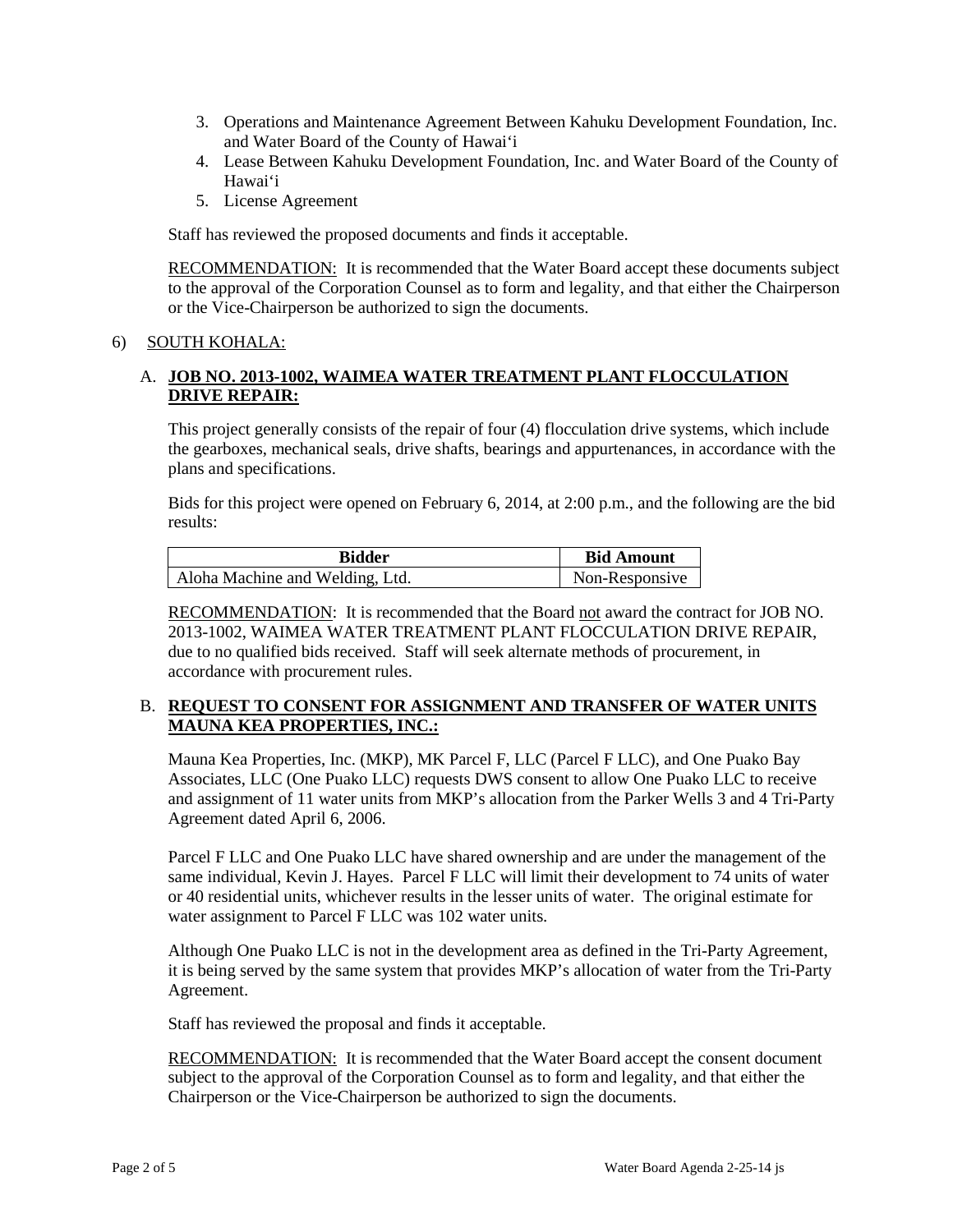### 7) NORTH KONA:

# A. **NATIONAL PARKS SERVICE PRESENTATION ON ITS PETITION TO DESIGNATE KEAUHOU AQUIFER SYSTEM AREA AS A GROUND WATER MANAGEMENT AREA:**

Mr. Jeff Zimpfer of the National Parks Service will provide a presentation on the National Parks Service's petition to designate Keauhou Aquifer System as a Ground Water Management Area.

#### B. **FIFTH AMENDMENT OF WATER FACILITIES AGREEMENT KONA SEASCAPE DEVELOPMENT, LLC AND KUKUI DEVELOPMENT, LLC:**

Subject to the terms of the Kona Seascape Development, LLC ("Seascape") Water Facilities Agreement ("Agreement") of October 28, 2008 and the four subsequent amendments (Amendments) to the Agreement, Seascape and Kukui Development, LLC ("Kukui") fulfilled their obligation by completing the reservoir and related improvements ("Improvements") plans and specifications.

Subject to the completion of the construction of the Improvements, Seascape and Kukui will receive 204 equivalent units (of water) to develop 194 residential units. Based on DWS' current timeframe to complete the Improvements, Seascape and Kukui propose to purchase and deliver a spare pump and motor meeting the specifications of DWS' Hualālai Deepwell, in order to utilize the 204 units ahead of the completion of the Improvements. Should DWS not agree to the proposed offer, Seascape and Kukui will have to wait until DWS completes the Improvements and then be able to utilize the 204 units with no further obligation.

As mentioned, the spare pump and motor will serve as a back-up to the Hualālai Deepwell, which serves the system that will service the Seascape and Kukui developments. As the Kalaoa Well is now capable of pumping 700 gallons per minute (gpm) into the existing 0.3 MG Reservoir, the spare pump and motor will minimize the down time and subsequent stress on the rest of the system that may occur should the existing Hualālai Deepwell fail.

Staff has reviewed the proposal and finds it acceptable.

RECOMMENDATION: It is recommended that the Water Board accept these documents subject to the approval of the Corporation Counsel as to form and legality, and that either the Chairperson or the Vice-Chairperson be authorized to sign the documents.

# 8) MISCELLANEOUS:

# A. **DEDICATION OF WATER SYSTEMS**:

The Department received the following documents for action by the Water Board. The water systems have been constructed in accordance with the Department's standards and are in acceptable condition for dedication.

#### **1. FIRST AMENDMENT TO LICENSE EASEMENT NO. 423**

"Puukapu Hybrid Water System" Licensor: State of Hawai'i Department of Hawaiian Home Lands Tax Map Key: (3) 6-4-001: 032-038, 041-045, 051, 053 and 054 Facilities Charge: \$849,420.00 Date Paid: 07/10/2013 Final Inspection Date: 02/10/2014 Water System Cost: \$55,030.00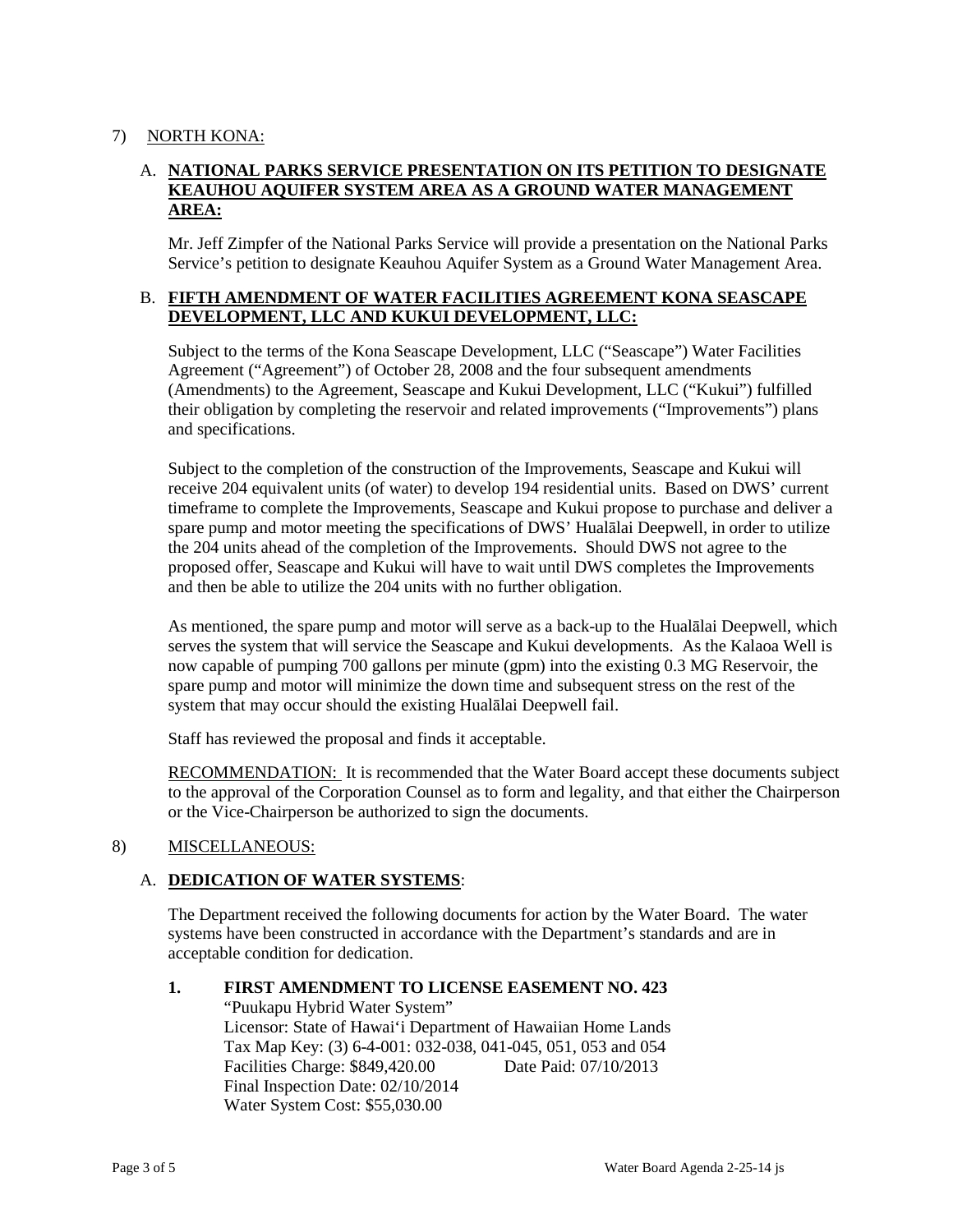RECOMMENDATION: It is recommended that the Water Board accepts these documents subject to the approval of the Corporation Counsel, and that either the Chairperson or the Vice-Chairperson be authorized to sign the documents.

# B**. REQUEST FOR A PUBLIC HEARING FOR THE DEPARTMENT'S OPERATING AND CAPITAL IMPROVEMENT BUDGETS FOR FISCAL YEAR 2015:**

The Department's FY2015 Operating and CIP Budgets totaling \$52,188,000.00 and \$32,155,000.00, respectively, have been distributed for the Board's review. Operating revenues include a 2.7% rate increase provided for by the 2010 RW Beck rate study. Consumption is not expected to change from estimates for the current year. Power costs are estimated at \$23,000,000.00, and salaries include increases based on negotiated bargaining unit contracts.

RECOMMENDATION: It is recommended that a public hearing be held on Tuesday, March 25, 2014 at 9:45a.m., prior to the Water Board's regular meeting, to accept public testimony regarding the Department's FY2015 Operating and Capital Improvement Budgets.

# C. **AD HOC COMMITTEE REPORT ON STATUS OF SB 3094 REGARDING THE PLACEMENT OF AUTOMATIC LIENS ON PROPERTY FOR WATER AND WASTEWATER DELINQUENCIES:**

The Ad Hoc Committee will report on the progress of SB 3094 and upcoming hearings.

# D. **MONTHLY PROGRESS REPORT**:

Submission of Progress Report of Projects by the Department. Department personnel will be available to respond to questions by the Board regarding the status/progress of any project.

# E. **REVIEW OF MONTHLY FINANCIAL STATEMENTS:**

Submission of financial statements and information relating to the financial status of the Department. Department personnel will be available to respond to questions by the Board relating to the financial status of the Department.

# F. **MANAGER-CHIEF ENGINEER'S REPORT:**

The Manager-Chief Engineer will provide an update or status on the following:

- 1) Pu'ukala/Kona Ocean View Properties Subdivision Improvement District Update
- 2) Waikoloa Reservoir No. 1 Update
- 3) Kawailani Tank Update
- 4) Queen Ka'ahumanu Highway Widening -- Phase II Project Update
- 5) Energy Management Analyst Update
- 6) Public Information and Education Specialist Update

# G. **MANAGER-CHIEF ENGINEER'S QUARTERLY UPDATE:**

*(Deferred from the January 28, 2014, Board meeting.)*

Report on the fourth quarter of 2013 by the Manager-Chief Engineer, with discussion.

# H. **MANAGER-CHIEF ENGINEER'S COMPENSATION:**

Mr. David Greenwell was tasked by Chairperson Ken Kaneshiro with gathering salary information, to enable the Board to review and decide on compensation for the Manager-Chief